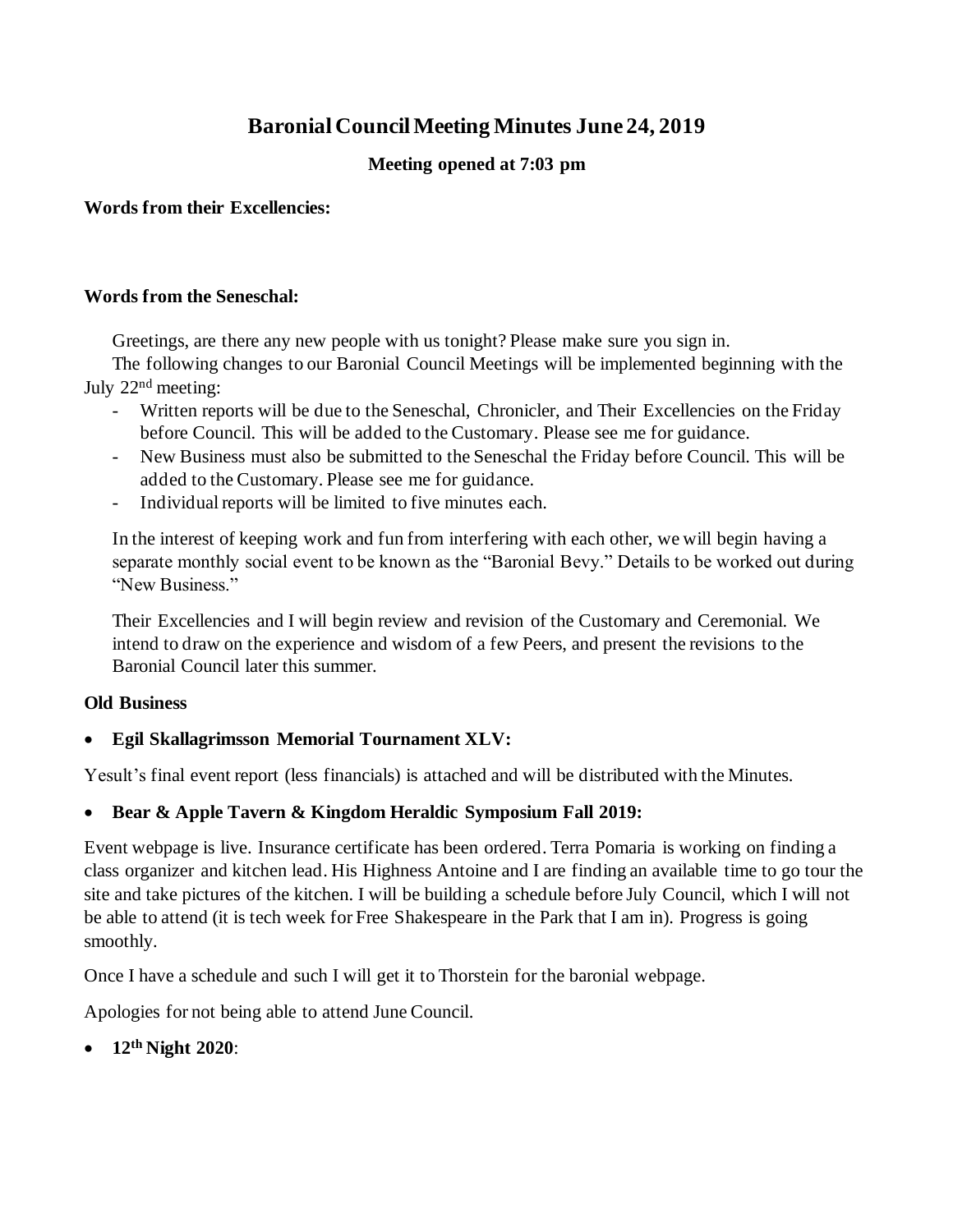There is now a page on Adiantum's baronial website at http://adiantum.antir.sca.org/twelfth-night-2020/ It includes a meeting room request form and information about how to get on a wait list for rooms at the event hotel. Soon to follow: a class proposal form. Baroness Ayla Roth will be managing classes.

Our Exchequer has made the third installment on our site payment to Valley River Inn.

This weekend Marian will solicit nearby hotels willing to give discounts for SCA folk staying for 12th Night. Info will then be posted on the website. Yseult is still in Virginia, probably through August.

Maestra Elsbeth Cameron, our Merchant Coordinator, has been liaising with merchants at various events and already has several signed up.

Various households and groups have already begun to contact us with plans for get-togethers and celebrations, and initial contact with Their Royal Highnesses has been made.

Soon to come - Crier copy and insurance application.

**Financial Policy Update:** Hardcopy to be distributed.

#### **New Business**

- **Baronial Bevy:** July 13<sup>th</sup>, need to discuss time and location.
- **Event Bids:** We are requesting complete, written bids for Egils XLVI be submitted in advance of the July Council Meeting. Complete, written bids for Midwinter's Feast and Birthday Bash are requested in advance of the August Council Meeting.

### • **Officer Applications:**

We have several vacancies and others that are coming due for extension or replacement. Please be aware of your warrant status and don't wait until you are 6-9 months out to announce the need for a replacement. If you are interested in Youth Combat or Family Activities, there is a background check requirement. Please announce your intent for either of these early so we can get that process started.

- **-** Joanna Trupenny volunteered and confirmed by vote to complete the current term as Chatelaine, and is willing to serve the next term should no others desire the opportunity.
- **-** William Christopher volunteered and confirmed by vote to serve as Thrown Weapons Marshal.

(Open/Vacant Offices: *Rapier Marshal, Cut & Thrust Marshal, Youth Combat Marshal, and Family Activities Coordinator*).

### **Officer Reports**

• **Arts & Sciences – Alan Bowyer:** Nothing to report.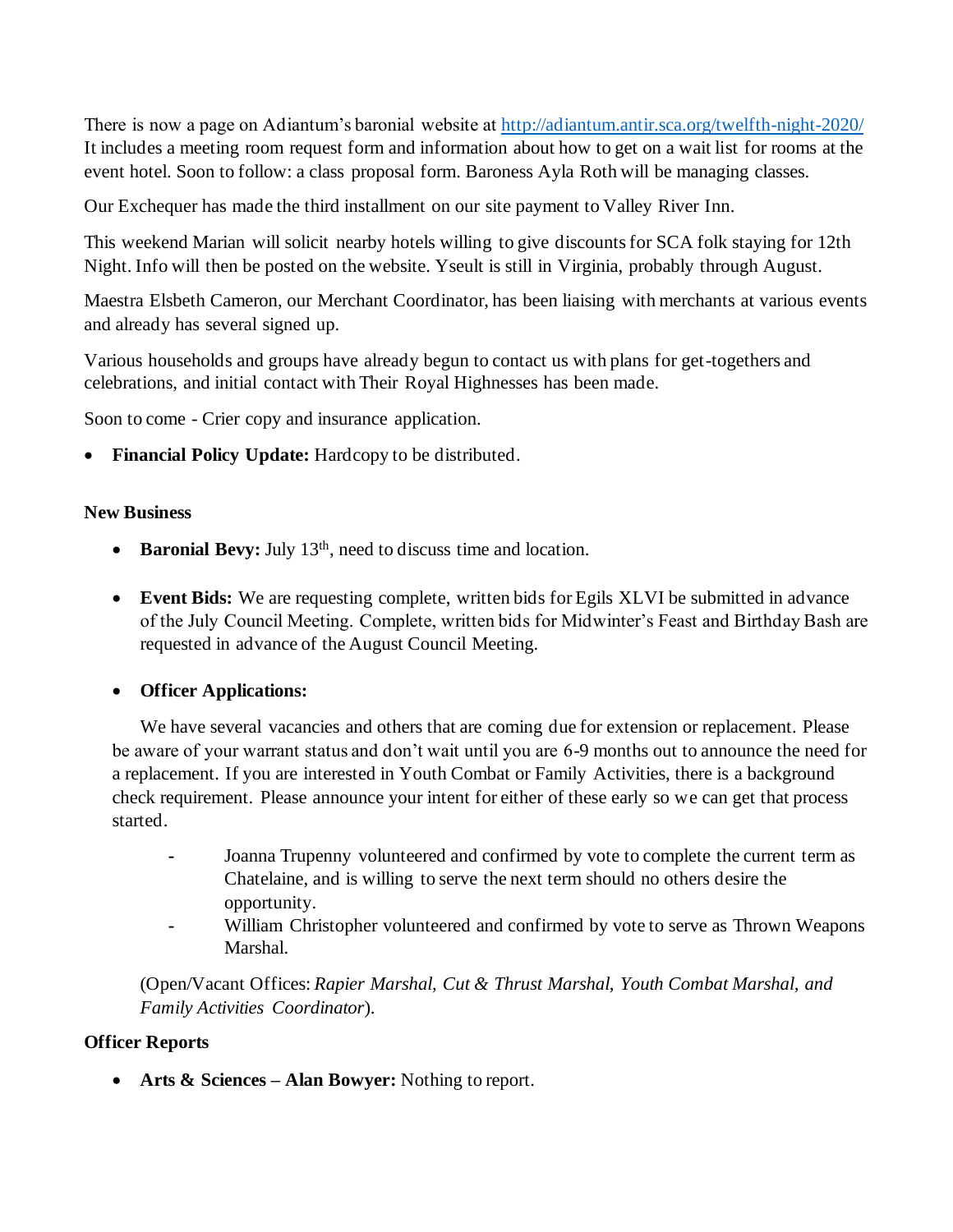- **Chamberlain – Thorholfr "Kirby" Egilson:** Nothing to report.
- **Chatelaine – Joanna Trupenny:**

Nothing to report

• **Social Media Officer – Nai Martyn:** 

Nothing to report

• **Chronicler – William Jakes:**

Nothing to report

#### • **Exchequer – Margaret Alexander:**

Beginning balance: \$19403.20

Ending balance: \$33027.49

Increase of: \$13624.29

Outstanding at end of May:

Paying OPRD 3031.50

Paying funds out for miscellaneous Egils expenses, including site tokens.

Checks not yet cleared totaling \$2775.46

Current Balance as of 6/21/19:

\$30804.03

I went into the Gateway branch on 6/21/19 to straighten out online access to the accounts. After some back and forth, the process seems to be underway, but in the meantime, I only have access to balance and transaction by going into a bank. Antonia's access ceased to work for me.

• **Herald – Lucius von Bamburg:**

Nothing to report

- **Gold Key – Alys Meghan Cattwyn:**
- **Lists – Elizabeth Turner de Carlisle:**

Nothing to report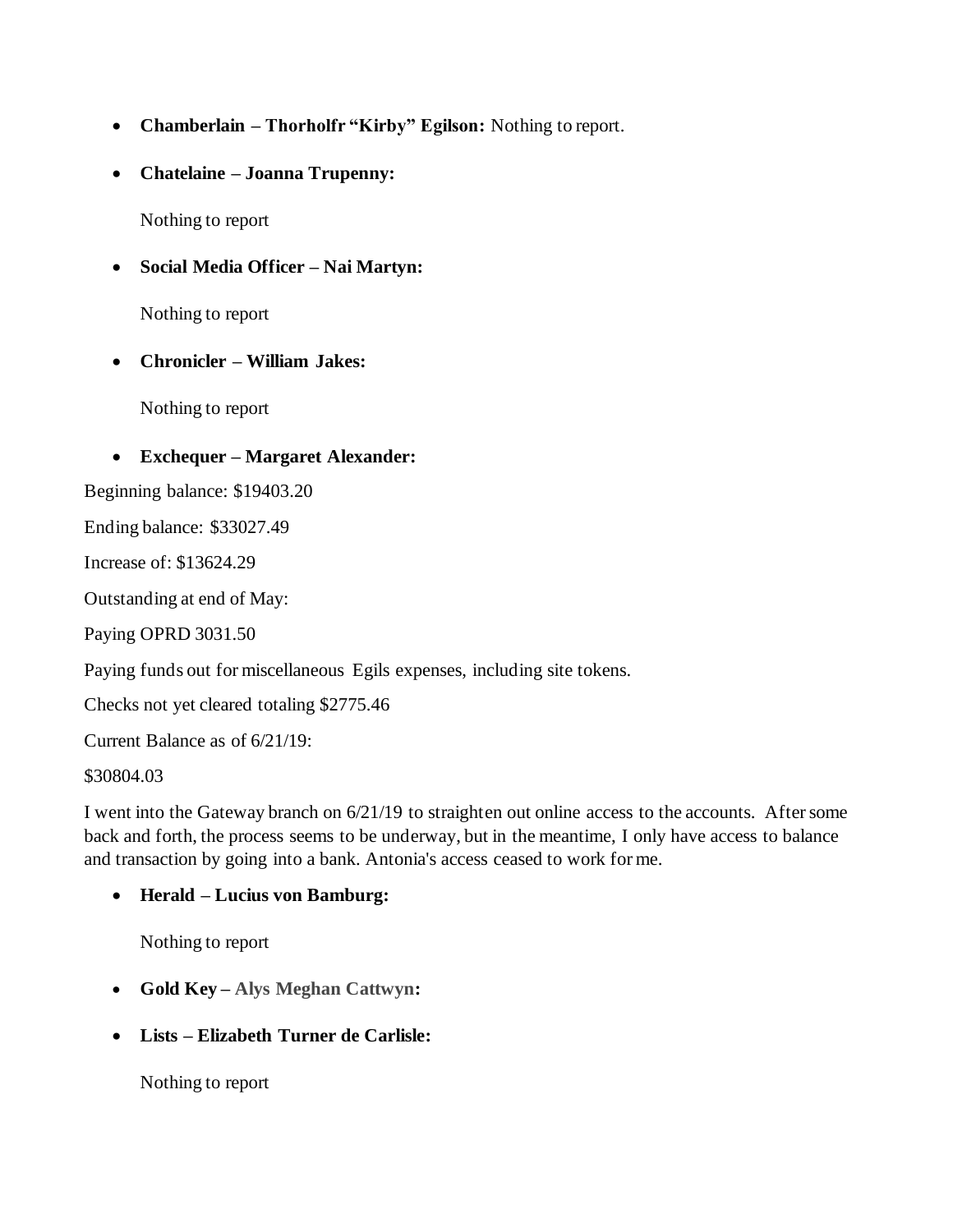• **Marshal – Godwyn Reynard:** Nothing to report.

#### • **Archery Marshal – Iurii Levchenich:**

Well, Egils is over, and everybody survived, YAY!! There were no reports of injuries of any kind, there were no problems or 'attitudes' to deal with, and no equipment was damaged that requires replacement.

From the feedback I've received and from what I observed during the event, everything went pretty smoothly and my first time as Adiantum's Archery Officer/Marshal hosting the range was successful, due mainly to the wonderful support and help I received.

Everybody else did the hard work and had the good ideas and suggestions, for which I am eternally grateful. Without them, I'd STILL be trying to plan and organize the details!

We will be inspecting ALL loaner bows and arrows soon to identify anything that needs repair, I intend to label all of the bows with their draw weight/poundage to make things easier for everyone.

All of the Tournaments were completed before or after (on Sunday) the cold, torrential rains that happened Saturday afternoon and through the night.

We have re-set the range up at Coburg, and practices will be on Thursday evenings from 6pm-9pm, unless there is inclement weather or there is a schedule conflict.

Any changes to Archery practices will be announced.

#### • **Thrown Weapons Marshal – William Christopher:**

Nothing to report

#### • **Scribe – Antonia Crivelli:**

We had scribal nights the second Tuesday of the month in both May and June  $-I$  was able to supply both our outgoing and incoming Excellencies with the charters they requested for Egils, and had a scribal table in the A&S area in Egils where people could work on charters, teach classes and write in information. Rand of Glen Gairn was there to do calligraphy.

I discussed some possible ongoing projects with Evan – he would like some sort of charter master for Baronial champions but this is pending approval from higher up. We discussed producing a Baronial "altarpiece" with panels featuring out Barony and a frame that could be assembled on site. This is very much in the planning stage. If there is support from the Barony for the idea, I can coordinate and do the bulk of the painting. The cost for materials should be within the scribal budget.

I am willing to continue being your Baronial scribe – if someone else wants the job, I'm happy to step aside. In the meantime, anyone doing projects of a scribal nature, or contemplating such a project for the Barony, please let me know so we do not duplicate effort.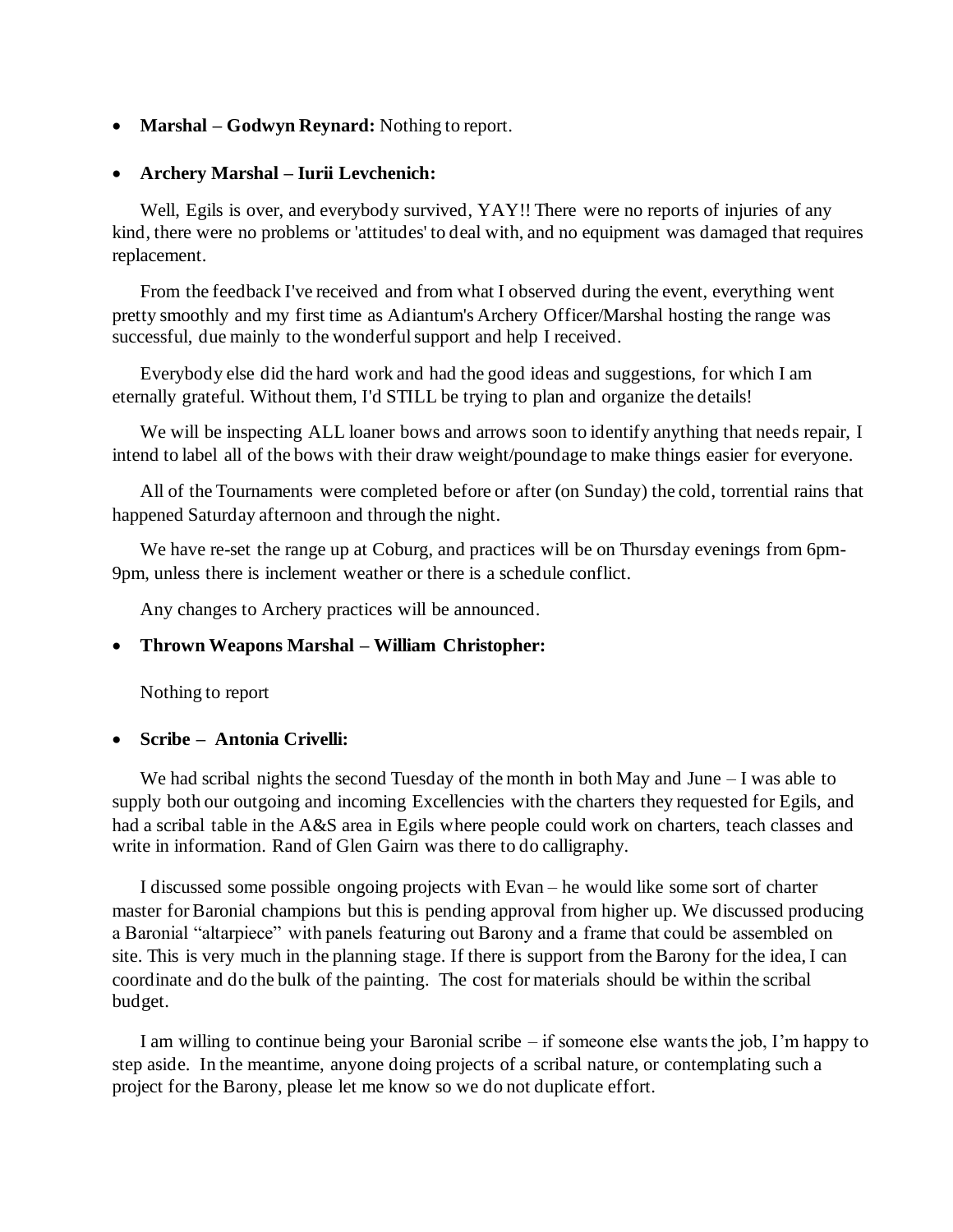There seems to be interest in a paint making workshop, for TP and Cour de Val as well as Adiantum. I would be happy to coordinate such an effort.

### • **Seneschal – Murchadh Monaidh Chraoibhe:**

Moot report submitted and Moot attended. Baronial transition completed at Egils. Adiantum was well represented at Investiture and Fealty was sworn to their Alpine Highnesses Tati invented a new game, and there were no casualties to report.

# • **Thingmakers & Regalia – Yesult of Broceliande:**

. Nothing to report.

# **Baronial Projects List (status/updates?):**

- 1. The new 16x16' Panther needs its pole sleeves replaced ?
- 2. Cut the center poles of the officer pavilions in half, make new sleeves, repaint ?
- 3. Kneeler and/or wooden benches for court wooden frame for those who need assistance getting up and down - ?
- 4. Rebuilt 10'x12' gate pavilion need someone to make a ripstop nylon cover for it, maybe even figure out how to fly out one side wall for extra area for filling for parking passes, misc. info, etc.
- 5. Backdrop for thrown weapons ?
- 6. Make roll-up canvas storage for pavilion stakes. Maybe get square buckets for rope/stake storage - ?
- 7. Table top Gate Box/Lectern Combination gate box and elevated writing surface for ease of signing in to events - Lady Katherine Fox provided an excellent example at Egils. Some modifications requested and price to be negotiated with Financial Committee. Final report for this item.

# • **Webminister – Skjaldar—Þorsteinn Thunderhand:**

### **Additional Business:**

### **Meeting closed at 8:53 pm**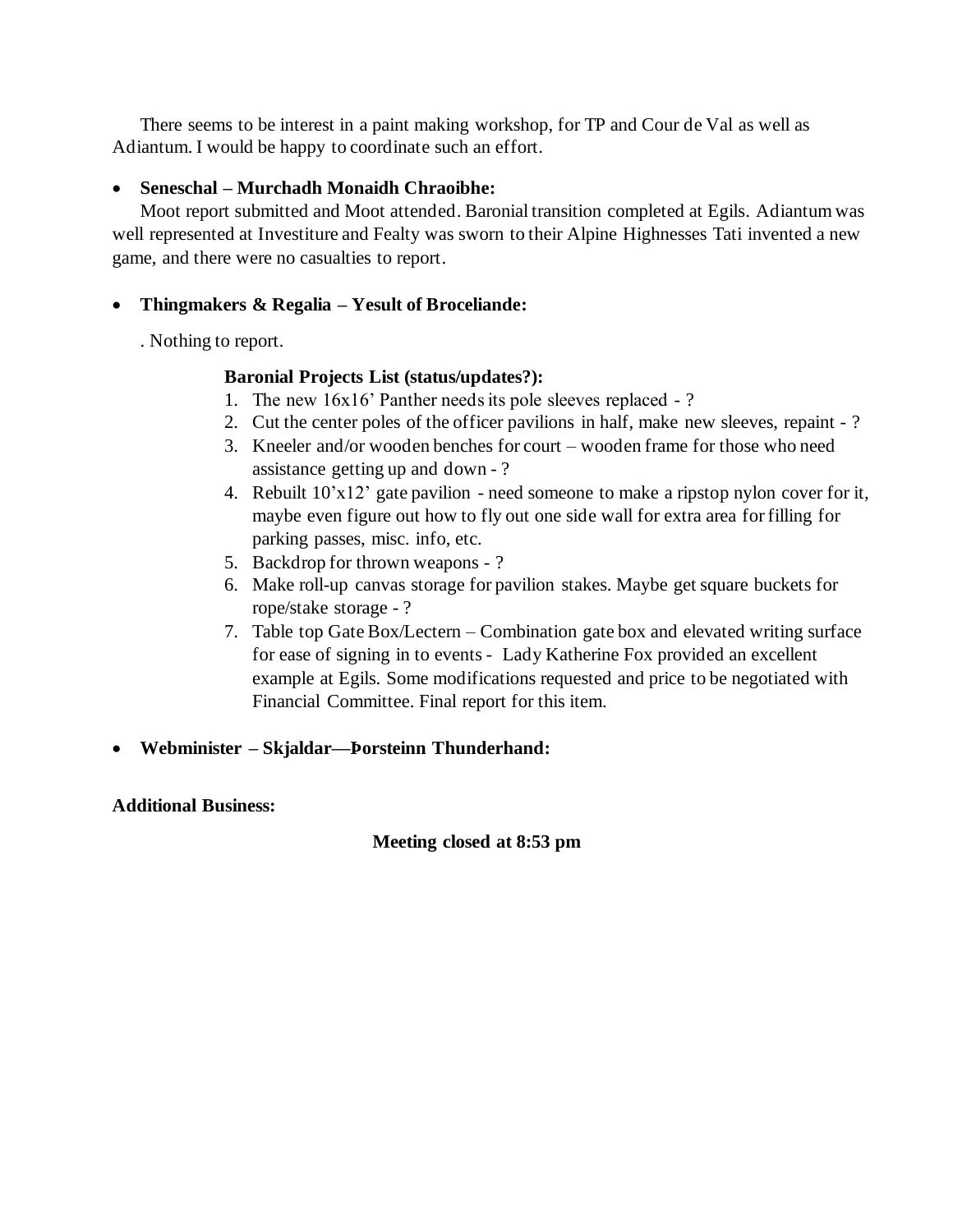# **Final Report for Egil's Tourney 45, May 24-7, 2019**

**----------------------------------------------------------------------------------------------------------------------------**

I have posted the notes from the debrief in the Files section of the Baronial Facebook page. If anyone who does not do Facebook would like a copy, please let me know and I'll email you a copy. A print copy will go into the Adiantum Library files of reports on past events.

The debrief notes do not include the financial information as Margaret needs more time to put that together – it is a complicated and messy business, especially for a new Exchequer! Heartfelt thanks to her for tackling it.

I cannot adequately express how profoundly disappointed I am that I was unable to attend Egil's Tourney this year. Last summer when I made the event proposal, my personal goal was to make this the year that we got Three Pillars just right. It's a very complicated set of competitions to organize, publicize, and run on site. This year it involved prizes for 17 different competitions plus the three Pillar prizes and the overall prize – 21 prizes in all. I am extremely grateful to Margaret and Louisa for volunteering to take over the on-site running of it. I know that I was unable to give them as much information as they needed. If I had had any idea of how difficult taking care of my sister would become, I would have stepped aside as autocrat sooner. But what's done is done, and we can only apply hindsight and try to learn from our mistakes.

Last year and this I tried to organize Egil's Tourney so that each area was essentially autonomous – the area heads managed their activities (Archery, TW, A&S, 3 Pillars, List Fields, Merchants, Gate, Parking, Worker Snacks & Water, Town Cry, Court, Pies Bardic, Norse Stickball, YAFA, Norse Trade Blanket, etc.). The autocrat's role is then to coordinate the schedules and make sure that infrastructure (water, biffies, garbage, tables, permits, insurance, Parks liaison) and on-site support (someone to troubleshoot and deal with problems and communication) were available throughout the event. This model assumes that the event steward is available throughout the event, roaming around, checking in with the various areas to make sure that they have what they need and get it for them if it's missing. The steward position is, in my view, a pro-active one, not a reactive one. I believe that events run most smoothly when someone (or a team of someones) can stay on top of what's happening and anticipate needs and problems before they occur rather than waiting for something to happen and only then solving the problem.

Planning for Egils, or any event of this size, is a year round task. We need to see what needs repair, replacement, and purchasing NOW. For example, we can paint tent poles or lay out and repair pavilions this summer while the weather is good. We need to decide how we want to replace the leaking gate pavilion and then DO IT. Are we going to make a rip-stop cover for the frame that Thorholfr donated or buy something? Should we acquire another non-leaky pavilion for the A&S area? Small but enjoyable tasks like making customized paperweights and clipboards for lists, heralds, A&S, etc. can happen at an A&S or Thingmaker's Night. The gate boxes can be sorted, organized and re-stocked so that they're ready for Bear & Apple next fall. Working on projects of this sort is a good way for people in the Barony to work together, integrate newcomers, and get to know each other. Emma Haldane has already started putting together information for next year's Egil's Tourney, documenting how much time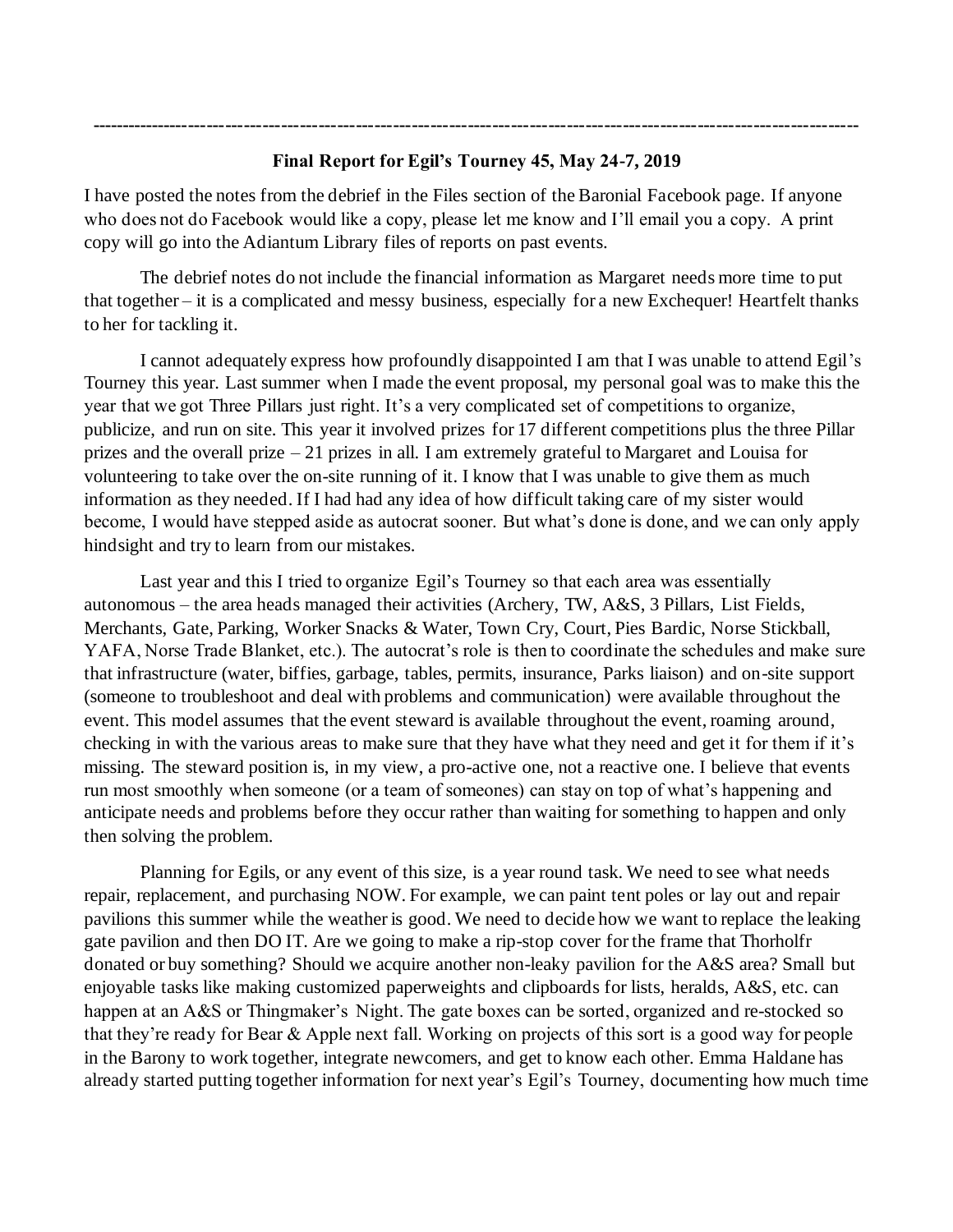it takes to accomplish various tasks, so that we can spread the work out over enough time to avoid stressing people out at the last minute.

Addressing the size of Egil's Tourney, we did not get the expected 1000 to 1200 people this year. Last figure I heard for gate was 836, slightly larger than the 776 we had 2 years ago when we were still competing with Grand Thing but less than the 1016 we had last year. I suspect that bad weather had something to do with that, but we should expect that, without competition in the south end of the kingdom for Memorial Day Weekend, we will grow a bit to the 1000-1200 range. I think we still need to look at camping areas, reservations, and infrastructure with that possibility in mind. In future it would help us to organize the gate sheets so that we can break out the numbers as was done in 2016. Knowing when people are arriving helps us to plan when and how to staff gate. Knowing how many children and youth attend helps us to plan suitable activities for them as well as anticipate how to integrate younger folk into general activities.

Thank you for this opportunity to serve the Barony. I only wish I had been able to do so as planned.

Yseult of Broceliande, OP, OL, Baroness

|               | Comps            | Child            | Youth | Adults | Pets           | Day              | \$\$     |
|---------------|------------------|------------------|-------|--------|----------------|------------------|----------|
| Thursday      | 12               | 13               | 9     | 44     | $\overline{0}$ | $\overline{0}$   | 815      |
| Friday        | 10               | 45               | 62    | 408    | 50             | $\boldsymbol{0}$ | 9839     |
| Saturday      | $\overline{4}$   | 11               | 16    | 127    | 9              | 81               | 2241     |
| Sunday        | $\boldsymbol{0}$ | $\boldsymbol{0}$ | 1     | 11     | $\overline{0}$ | 9                | 205      |
| <b>TOTALS</b> | 26               | 69               | 88    | 590    | 59             | 90               | \$13,100 |

#### **Egil's Tourney Gate Summaries, 2016-2019**

#### **Egil's Tourney 2016, Gate Summary**

Total 747 people through gate

 $\frac{1}{155}$  66 on Thursday (not all camped - probably around 35 camped)

515 on Friday<sub>ser!</sub>

154 on Saturday<sub>ser!</sub>